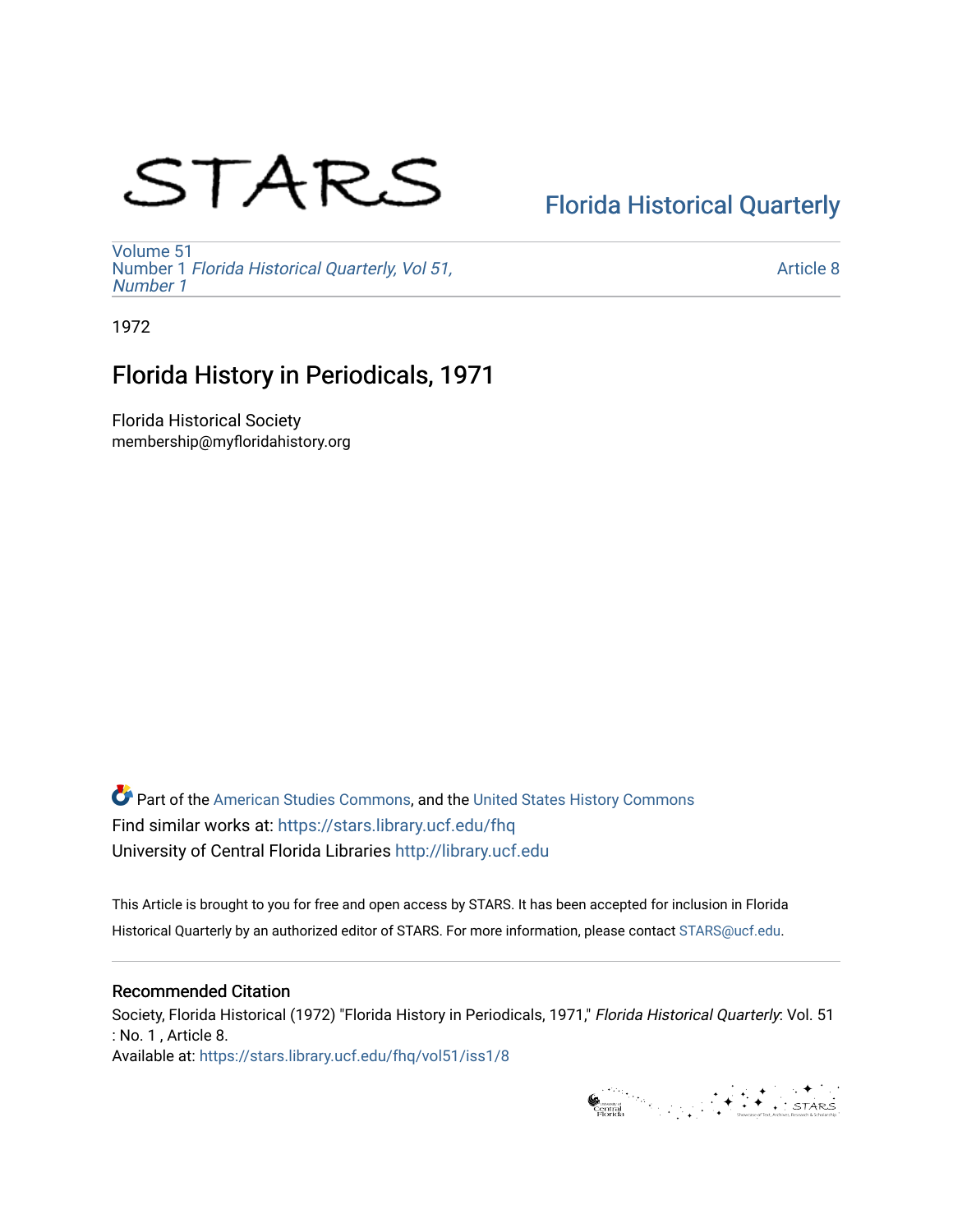#### **FLORIDA HISTORY IN PERIODICALS**

This selected bibliography includes scholarly articles in the field of Florida history, archaeology, geography, and anthropology published in state, regional, and national periodicals in 1971. Articles, notes, and documents which have appeared in the *Florida Historical Quarterly* are not included in this listing since they appear in the annual index of each volume. The present listing also includes articles appearing in journals not published on schedule and which were not included in the list published in the July 1971 issue of the *Quarterly.*

- BACOTE, CLARENCE A., "'James Weldon Johnson [of Jacksonville] and Atlanta University." *Phylon* (Winter), 333-43.
- BRICELAND, ALAN V., "Ephraim Kirby [1757-1804]: Mr. Jefferson's Emissary on the Tombigee-Mobile Frontier in 1804 [trade development with Spanish West Florida]." *Alabama Review* (April), 83-113.
- BULLEN, RIPLEY P., "The Sarasota County Mound, Englewood, Florida." *Florida Anthropologist* (March), 1-30.
- COKER, WILLIAM S., "Spanish Regulation of the Natchez Indigo Industry, 1793-1794: The South's First Antipollution Laws?" *Technology and Culture* (January), 55-58.
- CRAIG, ALAN, AND DAVID MCJUNKIN, "Stranahan's: Last of the Seminole Trading Posts." *Florida Anthropologist* (June), 45-50.
- DIN, GILBERT C., "The Irish Mission to West Florida [1786- 1822]." *Louisiana History* (Fall), 315-34.
- HARDMAN, CLARK, JR., "The Primitive Solar Observatory at Crystal River and Its Implications." *Florida Anthropologist* (December), 135-68.
- INGRAM, JAMES M., "Dr. Louis Sims Oppenheimer [medical practice in Tampa]— Culture Among the Sandspurs." *The*

*Journal of the Florida Medical Association* (August), 53-58.

[64]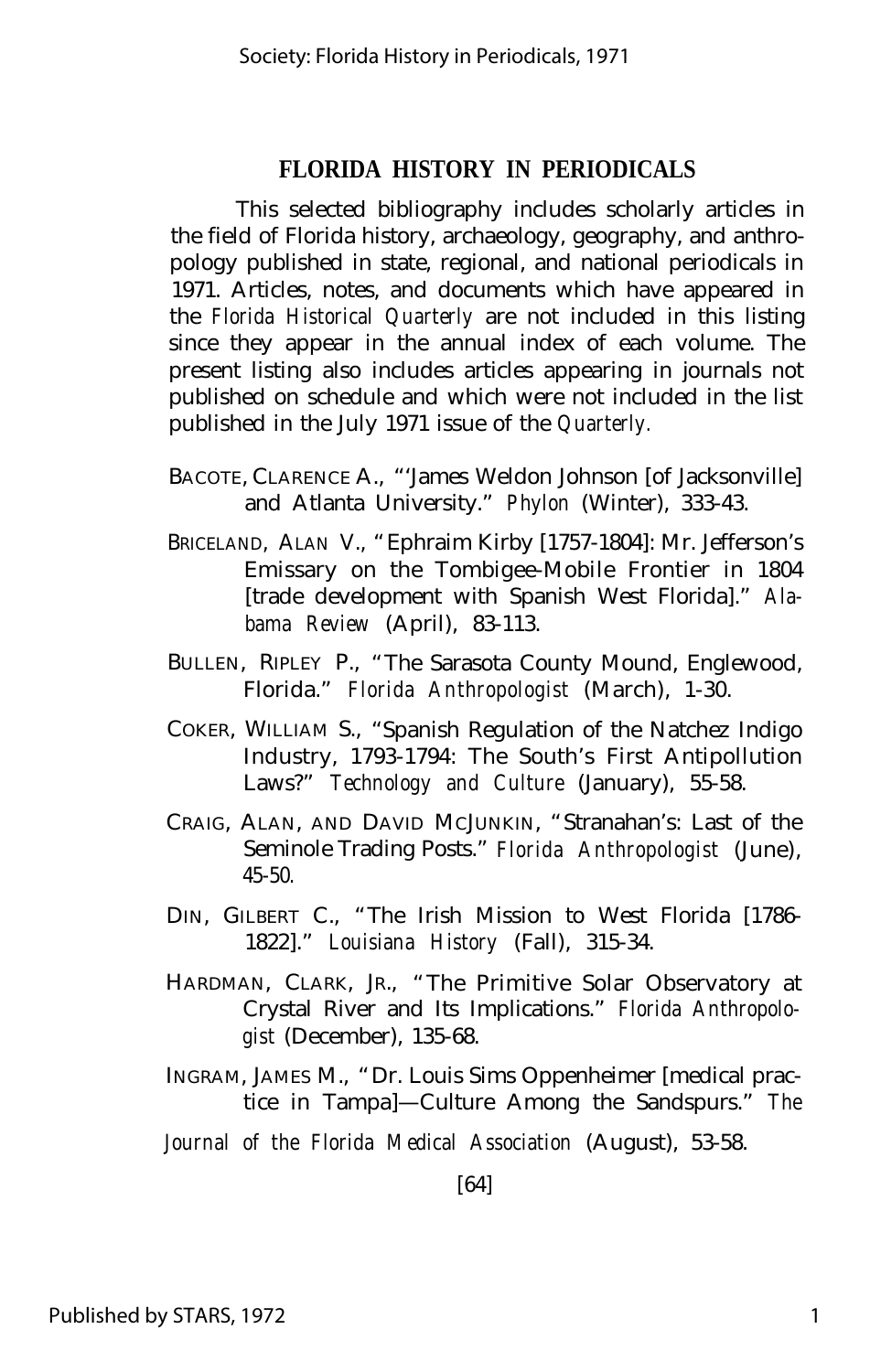FLORIDA HISTORY IN PERIODICALS, 1971 65

- JONES, BARTLETT C., "Glimpses of Antebellum Florida: Tampa Bay, Key West, North Florida." *Tequesta* [The Journal of the Historical Association of Southern Florida] (1971), 39-42.
- KENT, GERTRUDE M., "The Coconut Grove School." *Tequesta* (1971), 3-17.
- LONG, DURWARD, "Labor Relations in the Tampa Cigar Industry, 1885-1911." *Labor History* (Fall), 551-59.
- LUNDSTROM, MARY S., "Marco, Florida, in 1925." *Tequesta* (1971), 29-38.
- MARKS, HENRY S., ed., "Boundary Disputes in the Republic of West Florida in 1810." *Louisiana History* (Fall), 355-65.
- NEILL, WILFRED T., "A Florida Paleo-Indian Implement of Ground Stone." *Florida Anthropologist* (June), 61-70.
- OWSLEY, FRANK L., JR., "The Fort Mims [Alabama] Massacre [1813]." *Alabama Review* (July), 192-204.
- PARKS, ARVA M., "The Wreck of *The Three Sisters." Tequesta* (1971), 19-28.
- RANDEL, WILLIAM, "Frederick Delius in America [Florida, 1884- 1885]." *Virginia Magazine of History and Biography* (July), 349-66.
- REIGER, JOHN F., ed., 'Sailing in South Florida Waters in the Early 1880s, Part I." *Tequesta* (1971), 43-66.
- RICHARDSON, JOE M., Christian Abolitionism: The American Missionary Association and the Florida Negro [1846- 1876]." *Journal of Negro Education* (Winter), 35-44.
- ROBINSON, WILLARD B., "Military Architecture at Mobile Bay." *Journal of the Society of Architecture Historians* (May), 119-39.
- SEARS, WILLIAM H., "The Weeden Island Site, St. Petersburg, Florida." *Florida Anthropologist* (June), 51-60.
- SHOFNER, JERRELL H., "The Army and Public Health in Reconstruction Florida." *The Journal of the Florida Medical Association* (August), 59-62.